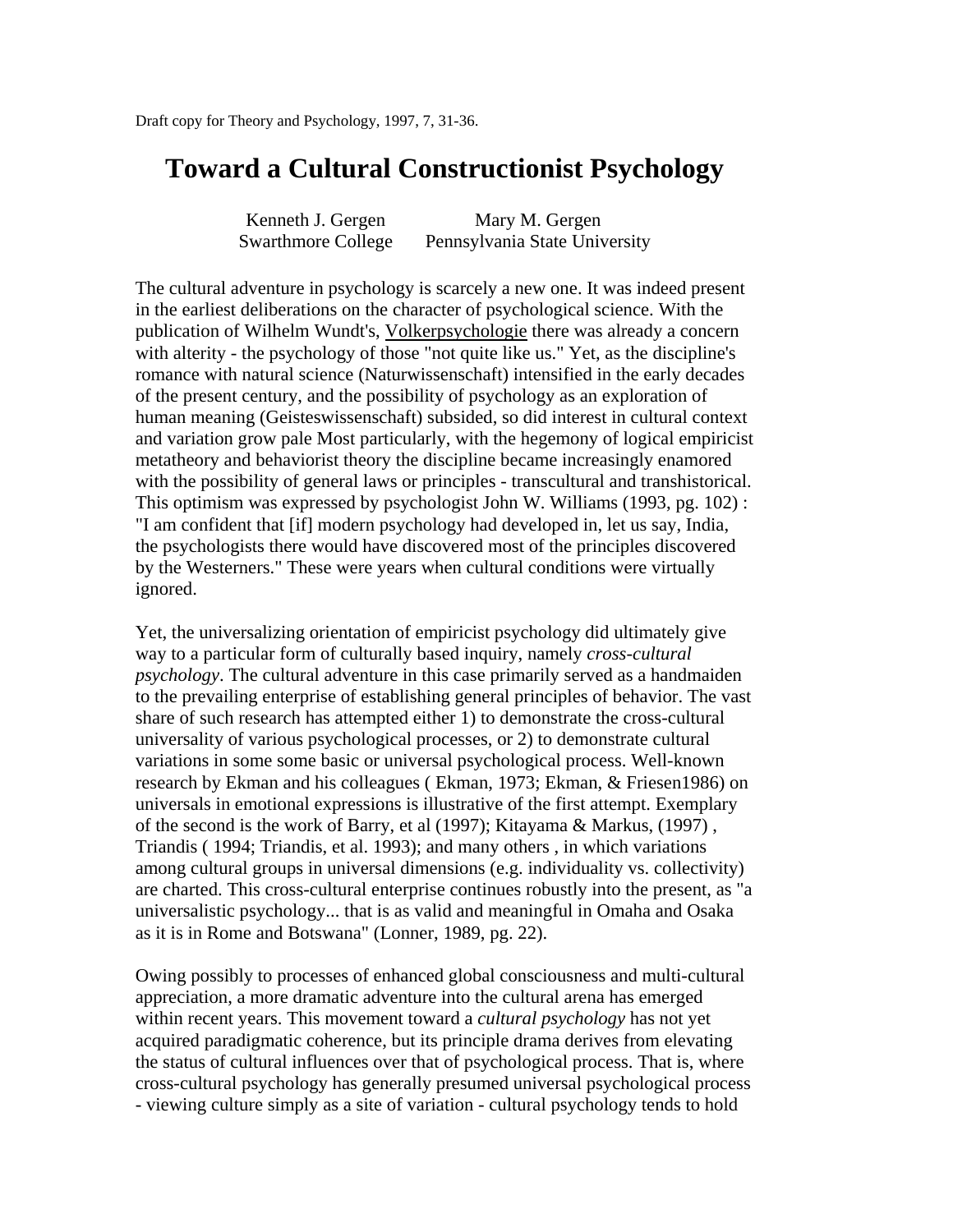culture as the birthing site for psychological processes. The universal in psychology is replaced with the indigenous. Thus, for example, Bruner argues that,

"Scientific psychology...will achieve a more effective stance toward the culture at large when it comes to recognize that the folk psychology of ordinary people is not just a set of self-assuaging illusions, but the culture's beliefs and working hypotheses about what makes it possible and fulfilling for people to live together...It is where psychology starts and wherein it is inseparable from anthropology..." (p.32)

In this view Bruner is joined by a host of cultural anthropologists, who like Richard Shweder (1990) , propose that the mind "cannot be extricated from the historically variable and culturally diverse intentional worlds in which it plays a coconstitutive part" (p.13). It is in this vein that many cultural psychologists take the work of Lev Vygotsky as a preeminent starting point. As Vygotsky (1978) proposed, every process in the development of higher mental functioning occurs twice, "first on the social level, and later, on the individual level; first *between* people (*interpsychological*) and then *inside* the child (*intrapsychological*" (p. 57). Inquiry into the cultural contextualization of psychological process has now expanded substantially and has reached a high degree of sophistication (see, for example, Cole, 1996; Lave and Wenger, 1991; Saxe, 1991)

## **The Constructionist Turn**

While the move away from cross-cultural to a culturally embedded psychology is both intellectually stimulating, and represents a significant step toward decolonializing psychological science, there remain certain problems. First, while providing an important alternative to a universal psychology, the cultural psychology movement has been reticent to question universal metatheory, or more particularly, basic elements in the empiricist tradition of inquiry. Thus, for the most part the legacy of Western empiricism remains in place. The cultural psychologist tends to presume the independent existence of a range of particulars (e.g. culture, mind, socialization), the adequacy of empirical or interpretive methodology in assessing and reflecting the character of these particulars, and the possibility of cumulative (or falsifiable ) knowledge about the socialization processes in question. While universal psychological mechanisms or processes are eschewed, universal metatheory is not, and in this way cultural psychology remains a child of Western modernism.

Closely related, the methodologies employed within the cultural psychology movement are those derived from empiricist metatheory. Such methods insinuate themselves between the researcher and the culture under study, constraining, translating, and transforming the cultural realities in their terms (e.g. into categories, variables, standardized languages, numbers, etc.). The cultural research projects seems to give voice to the respondents, but then replaces it with method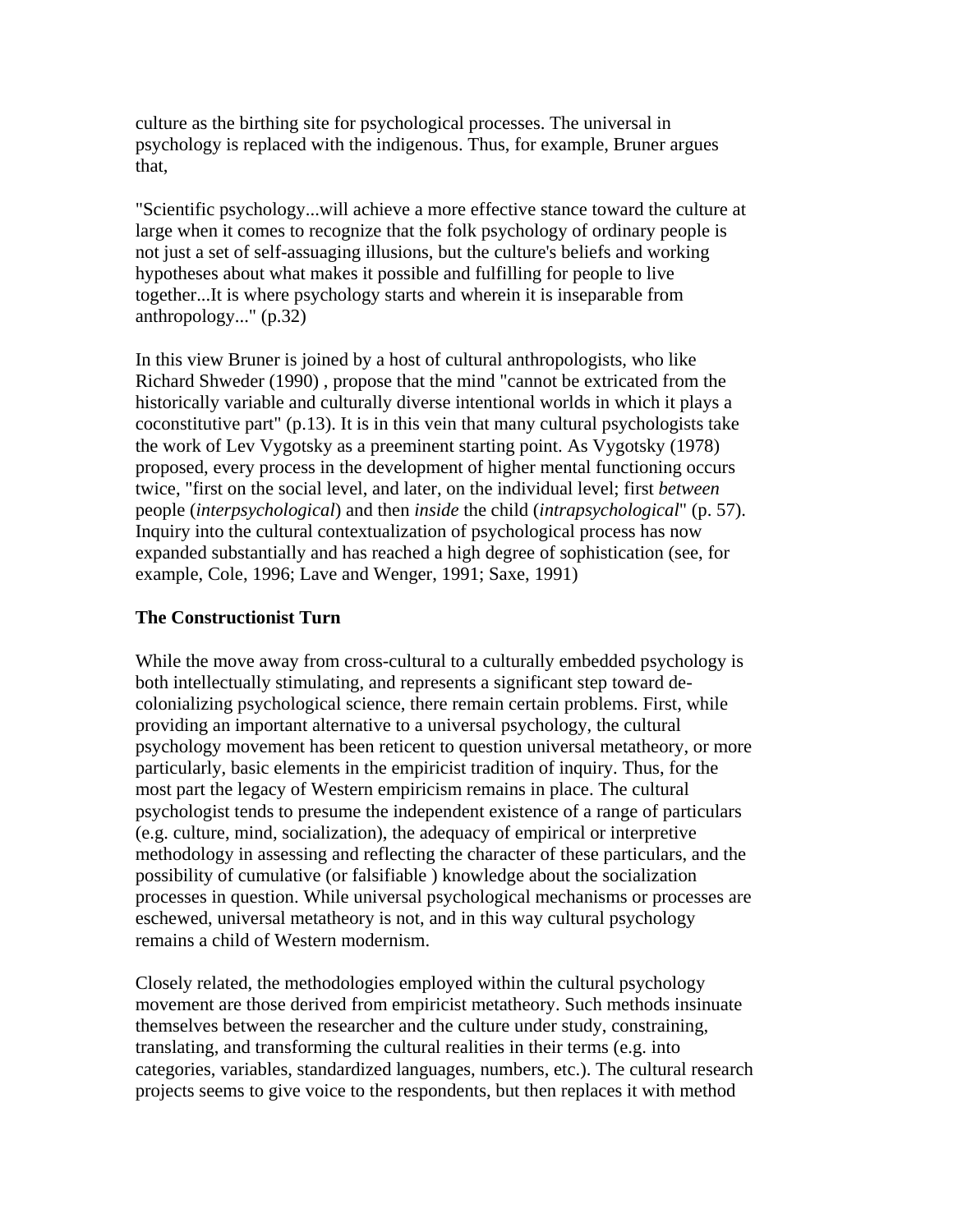determined realities. The professional researcher (often from another culture) then claims authoritative knowledge of the culture in question - a knowledge superior to that of the indigenous population. As Rogler (in press) has shown, these methodological commonplaces often obliterate the shared meanings of the home culture. As a final problem of current cultural psychology, questions of moral/political/ideological significance are largely absent from cultural psychology to date. Little attention is paid to the ways in which concepts, methods, and modes of representation enter into culture. As symbolic resources they come to shape the future of cultural life - for good and/or ill. This resistance to reflexivity is largely owing to the empiricist metatheory that sustains the presumption of value-free inquiry. However, the result is a prevailing insularity from issues of societal significance.

These various problems set the stage for the emergence of what may be termed *cultural constructionist psychology*. The contours of such an orientation derive from a range of catalytic dialogues of the past 20 years in the social sciences and humanities, and an appreciation of this work is essential preliminary to understanding the significance of cultural constructionism. At the outset, it is important to realize that social constructionist dialogues are chiefly metatheoretical in purpose. The attempt has been to explore the possibilities of conceptualizing knowledge as the creation of communities (as opposed to individual minds). Thus, contemporary dialogues on social construction meld together ideas emerging from many different corners of intellectual and cultural life. Early entries into the melange include writings in the social studies of science, literary and rhetorical theory, postmodern theory, and various forms of ideological critique. As these endeavors have combined and contrasted in various forms, so have they brought about important developments, for example, in discourse studies, feminist studies, media studies, cultural studies and more. These intellectual developments have also merged with various movements in therapeutic practice, organizational development, education, public policy, and more. Many of these developments are explored in Gergen's 1994 volume, Realities and Relationships, Soundings in Social Construction.

There is no one "theory of social construction," nor a set of prescribed "constructionist practices." However, while undergoing continuous debate, we can isolate a family of suppositions that has been uniquely generative in implication, and generally accepted by those calling themselves constructionists. These generative suppositions would include the following:

*There are no transcendentally privileged accounts of what we take to exist.* There is no particular configuration of words or phrases that is uniquely matched to what it is we call either the world "out there" or "in here." We may wish to agree that "something exists," but whatever "is" makes no demands on the configuration of phonemes or phrases used by humans in communicating about it. Thus, we remove the privilege of any person or group to claim superior knowledge of what there is. With respect to truth (a match of word and world) or reason (the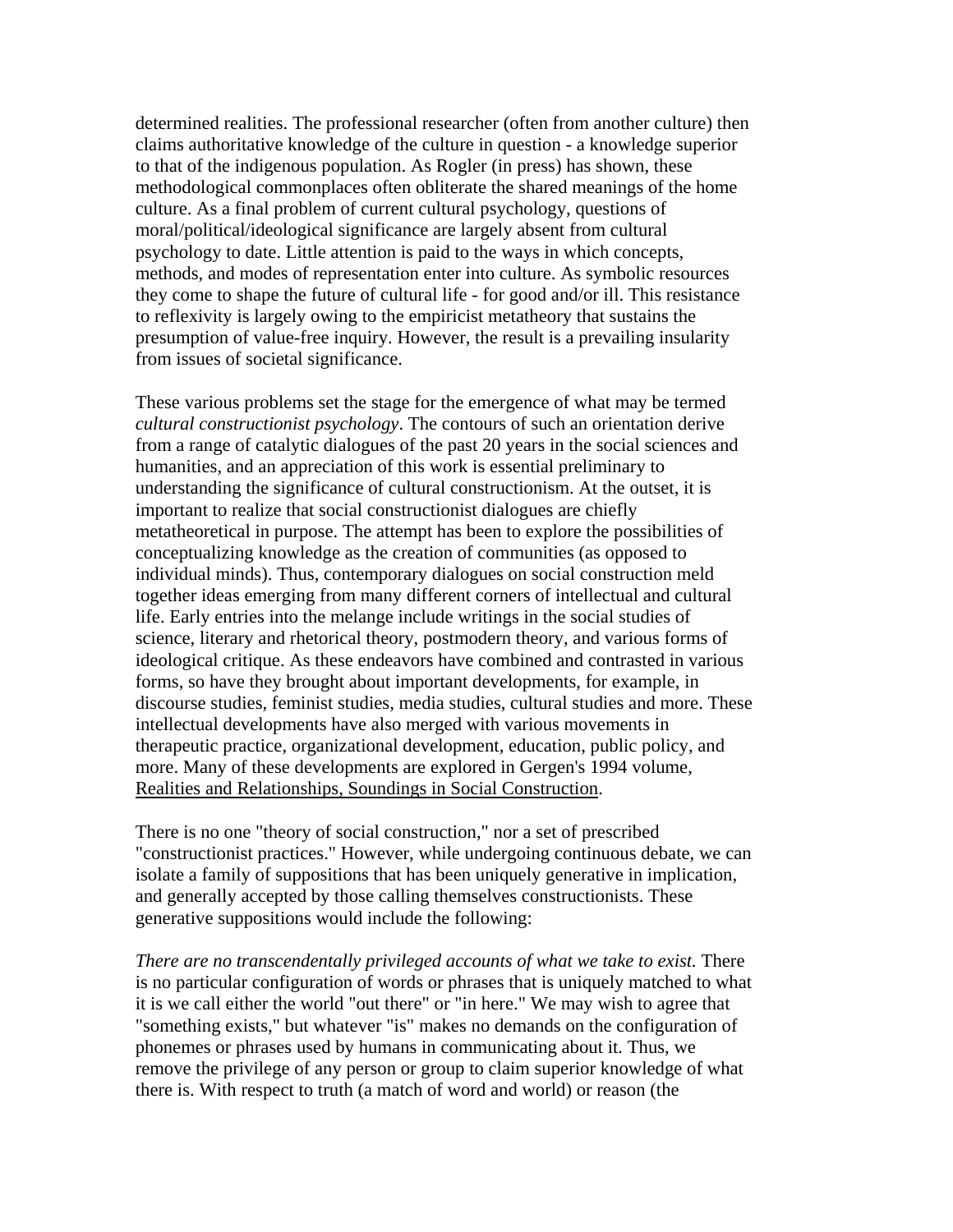arrangement of words themselves), no science, religion, philosophy, political party or other group can claim ultimate superiority. More positively, the world does not control what we make of it, and any understanding that is problematic could be otherwise. In terms of culturally oriented research, we must be willing to admit that calling groups of people "tribes," or "clans" or "extended families," for example, is not a naming of the truth of how people cohabit together, but a constructed reality of a particular research community.

*Whatever account we give of world or self finds its origins within relationships*. Language gains its capacity for meaning from relationships - from the way in which it is used as people coordinate themselves with each other and the world about them. If we play with a child and pronounce what the common adult population calls a "cup" to indeed be "a hat," this object becomes a hat and we gleefully place it on our head. In the same way a community of physicists may pronounce the object to be a "configuration of atoms," advertisers describe it as "light and durable," and art historians as "modernist." Each discourse grows from a community of language users, and each constructs what we take to be a singular object in a different way. In this sense it is through relationships that our worlds are created, through which all that we take to be beautiful, valuable, and worthy of commitment are constituted. And it is through relationships that we may, at any time, begin the process of reconstructing the world.

*Language primarily functions as social action, constitutive of one or more traditions*. Because "what there is" makes no intrinsic demands on our language, words gain their meaning through use within human relationships. In this sense utterances are akin to smiles, handshakes, and embraces; they are forms of action that gain meaning through human coordination. Such coordination must be understood in its broadest context. Thus, what we commonly term the "material world" also enters into patterns of human coordination. The game of tennis requires words like "love" and "deuce" in the same way that it requires racquets, balls, and a net. Similarly, the business organization may rely on words such as "managers," "sales," and "research and development" as they are coordinated with various activities and movement of materials. To participate in a language is thus to participate in a way of life or a tradition.

*Discursively constituted traditions are both essential and perilous*. As we enter into coordination so does the world become "meaningful" to us. We acquire identities as particular people, along with interests, goals, ideals, and passion. It is within the process of relationship that a landscape of values emerges. Yet, at the same time that we generate and participate within a way of life, so do we close off options and separate ourselves from others. We fail to understand or appreciate that which is not within the tradition of meaning of which we are a part. Flexibility diminishes, and those outside the tradition often become devalued. They are "other," with different ways of making meaning, and possibly they are dangerous to one's own traditions and values.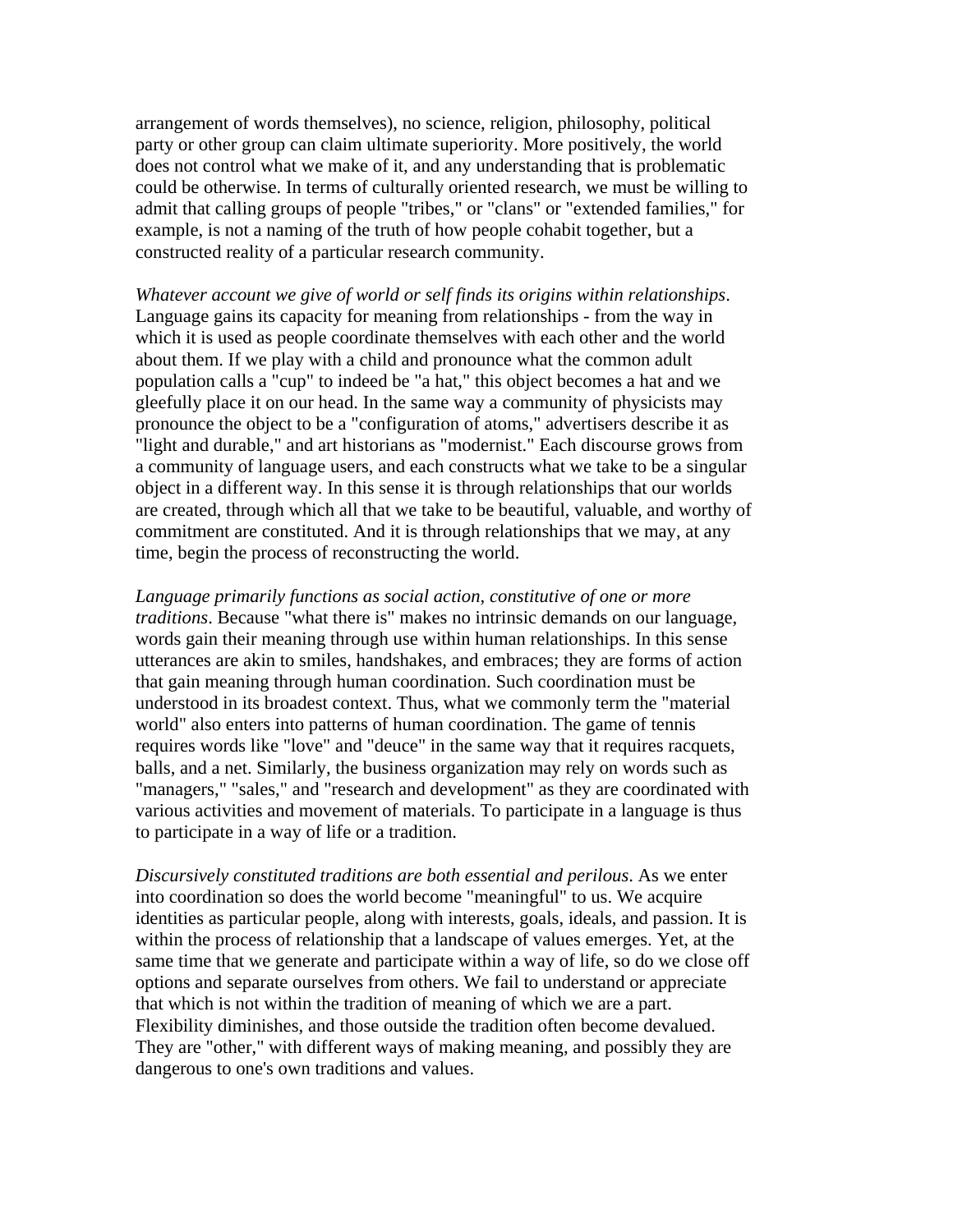*Through communicative relations we can generate new orders of meaning from which new forms of action can emerge*. Because meaning is a human construction, precariously situated within ongoing patterns of coordinated action, it is always open to transformation. Transformation may begin with play, poetry, experimentation, or any other form of action that falls outside the reiterative patterns of daily life. It may also begin with new arrangements of communication, new modes of dialogue, which invite exploration of the forgotten, the suppressed, or the other. In multiple ways we open routes toward the generation of new orders of meaning. And, as our constructed worlds are transformed, so are we invited into new domains of action.

While there is much more that can be said in amplification and qualification of these suppositions, it is important in the end to point out what most constructionists would take to be the foundationless quality of these suppositions. That is, few would wish to maintain that these suppositions are transcendentally true, rationally justified, morally essential, or in any other way superior to all other accounts of word or world. Constructionism, in our view, does not attempt to establish the last word, a position beyond which dialogue is impossible. Rather, for us constructionism functions as an invitation to possibilities, to exploration, to creation, and possibly to material conditions in which there is greater tolerance, and the coordination of peoples toward what they may see as a more humane and life sustaining world.

### **Dimensions of a Cultural Constructionist Psychology**

With the rudiments of constructionist metatheory thus in place, we are positioned to explore the implications for cultural constructionist psychology. What is invited by a constructionist orientation to culturally sensitive psychological inquiry and what directions are problematic? At the outset it is important to realize that nothing is ruled out in principle by social constructionism. There is nothing in constructionism that would require to the termination of the existing tradition of cross-cultural psychology, for example; indeed there would be much to recommend a revival of the kind of historical account of cultural development found in Wundt's early comparative work. This liberal attitude follows first from constructionist anti-foundationalism. There are no fundamental rationalities or evidential grounds for ruling out any form of intelligibility from social science inquiry. Multiple theories, methods, and practices are possible, and each reflects some tradition or form of life. Thus, to abandon a mode of inquiry is to similar to eradicating a cultural tradition. Or in a more relevant vein, cultural constructionism does not attempt to undermine cultural intelligibilities or forms of life in the name of a transcendent rationality or universal truth. It is also important to realize, however, that this form of liberalism does not translate as "everything is equal," that is, any research project is as good as any other. Although constructionism offers a context in which to appreciate the contribution of any tradition of inquiry, it does not promote value-neutrality. We shall return to this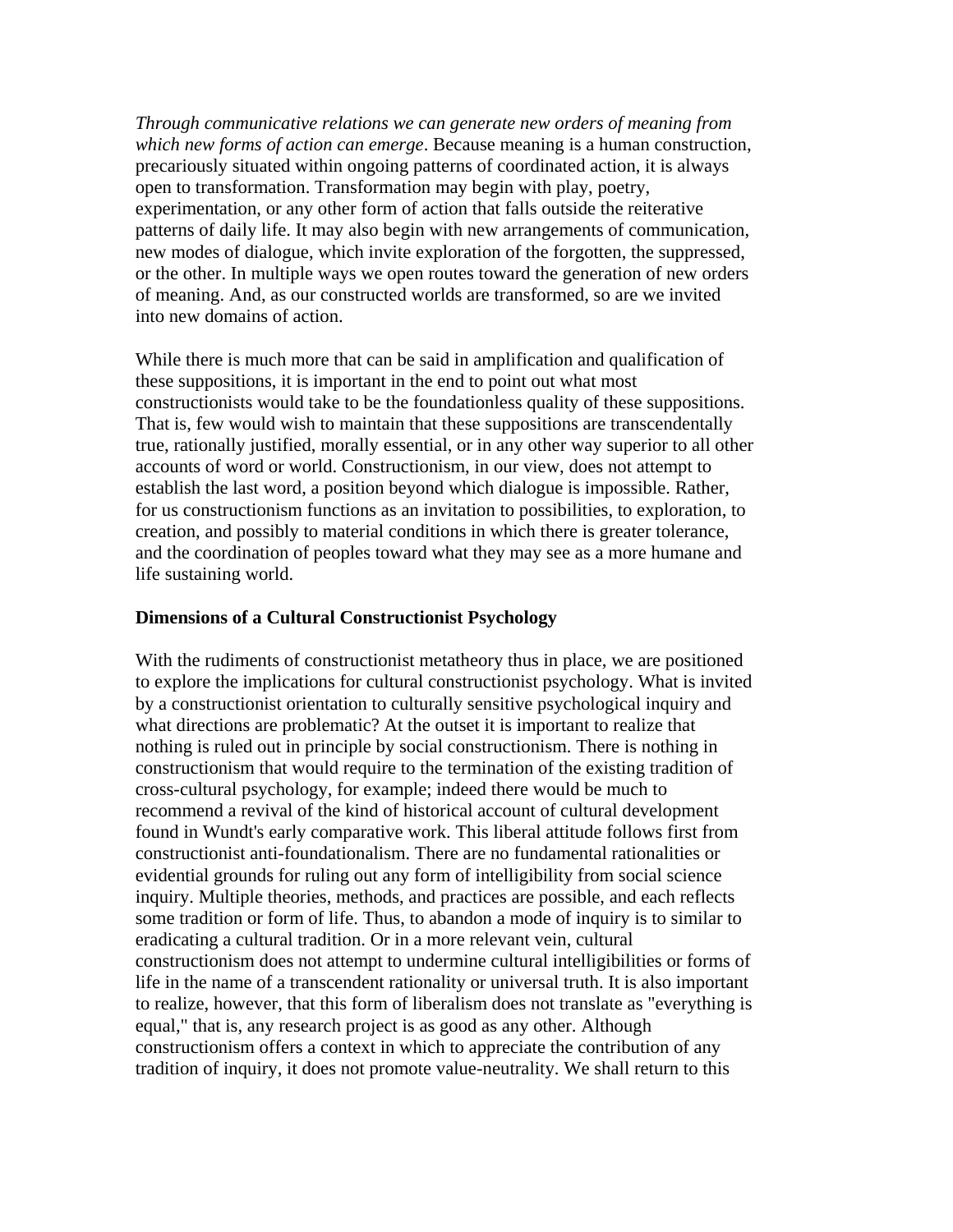point shortly.

What, then, does a constructionist orientation specifically invite in the way of culturally sensitive inquiry; what is added to the existing resources of research and scholarship? In our view, three major lines of inquiry are particularly favored:

## **Reflexive Deliberation: Fact and Value in Question**

At the outset, constructionist dialogues foster a vital reflexive posture. First, they call attention to the ways in which scholarly inquiry constructs its subject matter. In setting out to study cognition, the self, motivation and the like the researcher creates a range of taken for granted realities. Such realities are not demanded by the configuration of the world, but are derived (typically) from traditions of dialogue - both within the profession and the culture. Second, the constructionist dialogues sensitize us to the ways in which these intelligibilities enter into cultural life and are used by people to sustain, question, or abandon certain patterns of cultural life. Thus, close attention is invited to the forms of reality generated within the expert domain of professional psychology. What is privileged and what is suppressed or destroyed by the particular ways in which we discursively configure the world; who gains and who loses; what policies or institutions are sanctioned and which are undermined? All become matters of focal importance within a cultural constructionist psychology.

Stimulated in part by growing sensitivity to the communal construction of knowledge, critically reflexive scholarship has now become a prominent form of inquiry across the social sciences and humanities. Among the most vocal critics are anthropologists concerned with the ways in which Western anthropology has constructed those cultures under study - often derogating, alienating, distancing, patronizing, silencing, or colonizing (see, for example, Clough, 1992; Fabian, 1983, 1991; Marcus and Fischer, 1986; ). While slower in its development, Western psychologists have become increasingly concerned with the ways in which their research positions those under study, and the effects of their characterizations on child rearing, educational practices, mental health policies, jurisprudence, and public policy making (see, for example, Ibanez and Iniguez, 1997; Parker and Shotter, 1990; Prilleltensky, 1998; Sampson, 1993 ). Slowly this critical attention is expanding to the effects of Western research in non-Western or Anglo cultural settings (Gergen, Gulerce, Lock, and Misra, 1996; Lykes, 1996; Weis and Fine, 1996) These latter explorations are also being complemented by a growing body of criticism from non-Western cultures on the effects of Western theories and concepts imported into their cultural settings ( Mohanty, Russo & Torres, , 1991; Prakash, 1995; Said, 1979 , Spivak , 1985). And of profound implication, a growing body of scholarship in psychology and related disciplines has begun to throw the very concept of culture into question (Featherstone, 1995; Hermans and Kempen, 1998; Kahn, 1995).

While the entry of these critical undertakings into scientific study are much to be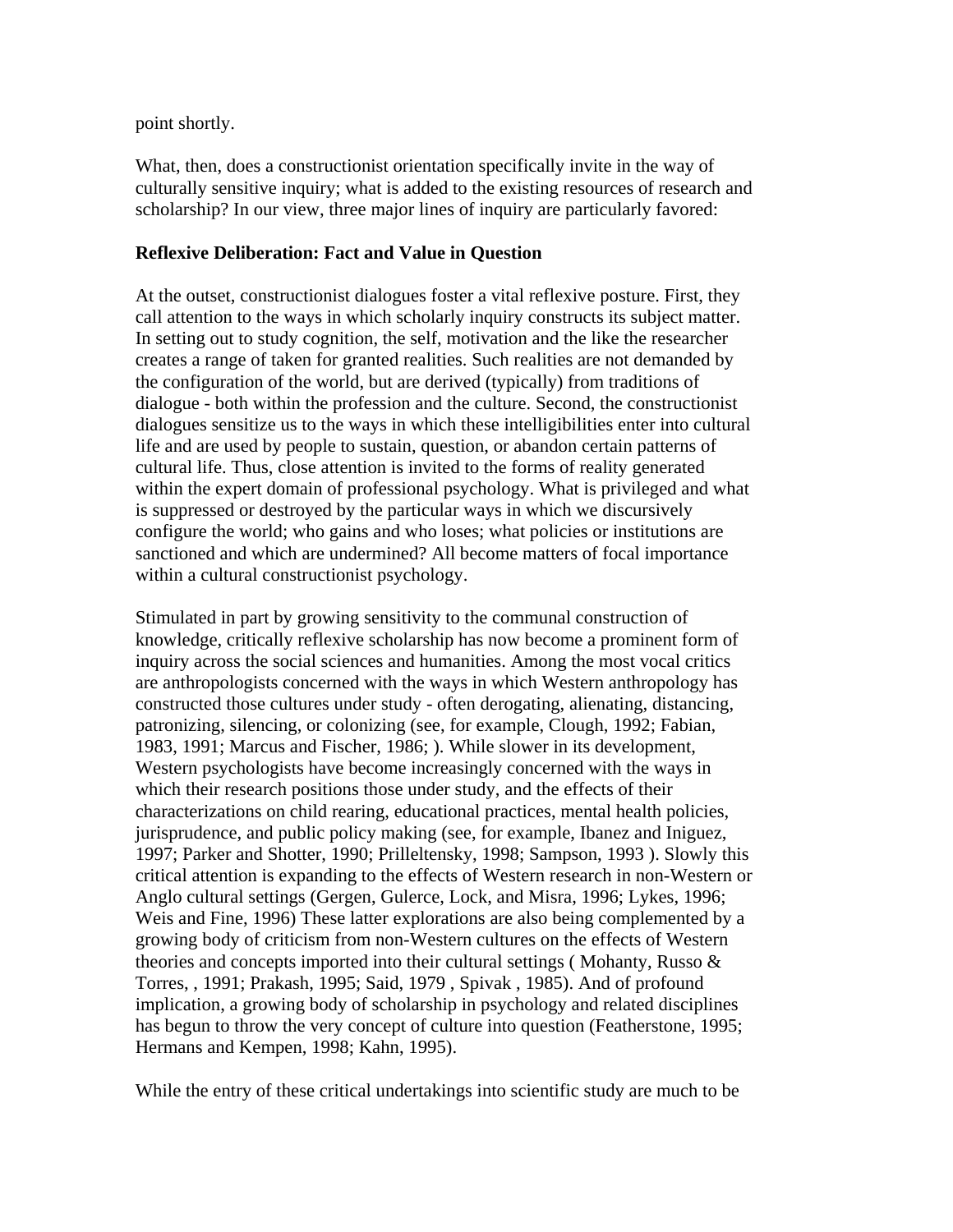encouraged, there is one major vista of inquiry that remains virtually unexplored. As yet, there is very little in the way of what might be termed *appreciative reflection*. Most reflexive scholarship to date has adopted a critical posture, exploring the oppression, loss, and suffering that can result from particular constructions of the psychological world. To be sure, this is the most appropriate site on which to begin the reflexive process. However, there are also dangers entailed by an unrelenting posture of critique. It is not simply that critique typically functions as a divisive process, both creating and galvanizing an opposition, but if it serves as our only means of reflection it conduces to a war of all against all. Or in terms of current conditions in the United States, we enter into "culture wars." Thus, critical scholarship must ultimately be conjoined with appreciative reflection. Scholars may be encouraged to take interest in the positive functions of various forms of psychological intelligibility, methodologies, and practices.

## **Multiculturing Methodology**

While constructionist assumptions do not invite an abandonment of the research methods of Western empiricism, the preceding discussion of reflexive deliberation should obviously be extended to the methodological domain. Issues concerning the ways in which methods circumscribe the possible constructions of research subjects , the power relations inherent in the positioning of subjects, and the distribution of benefits from the research outcomes should be of focal concern. Of particular consequence to the cultural constructionist, traditional research methods tend to favor an ideology of individualism, claims to universal validity, and truth in method. They tend to establish the researcher as the authority in determining the subject of study; hypothesis formation; data gathering procedures; analysis and interpretation the results of the study; and dissemination of findings. The selected respondents (traditionally termed *subjects*) are carefully probed for relevant information, but seldom given the opportunity to frame the research questions, to protect the meaning of their behavior or speech, or to control the way their actions are represented and shared. In effect, the dominant Western methodologies remain insulated from the cultures which they explore. Favored by cultural constructionism is an openness to interchange and a more equalitarian participation in the achievement of research outcomes.

Informed by constructionist dialogues and the broader context of postmodern deliberation, there has been an explosion in methodological innovation (see for example, Denzin and Lincoln, 1994). Much of this innovation has taken place within the domain of qualitative methods. For present purposes we can harvest from these developments a new range of methodological resources, resources that are specifically congenial to bringing diverse peoples into a condition of mutual understanding. Three of these departures illustrate the possibilities:

**Narrative Methodology**. One of the most widely employed means of sharing authority is by enabling research subjects to speak for themselves - to tell their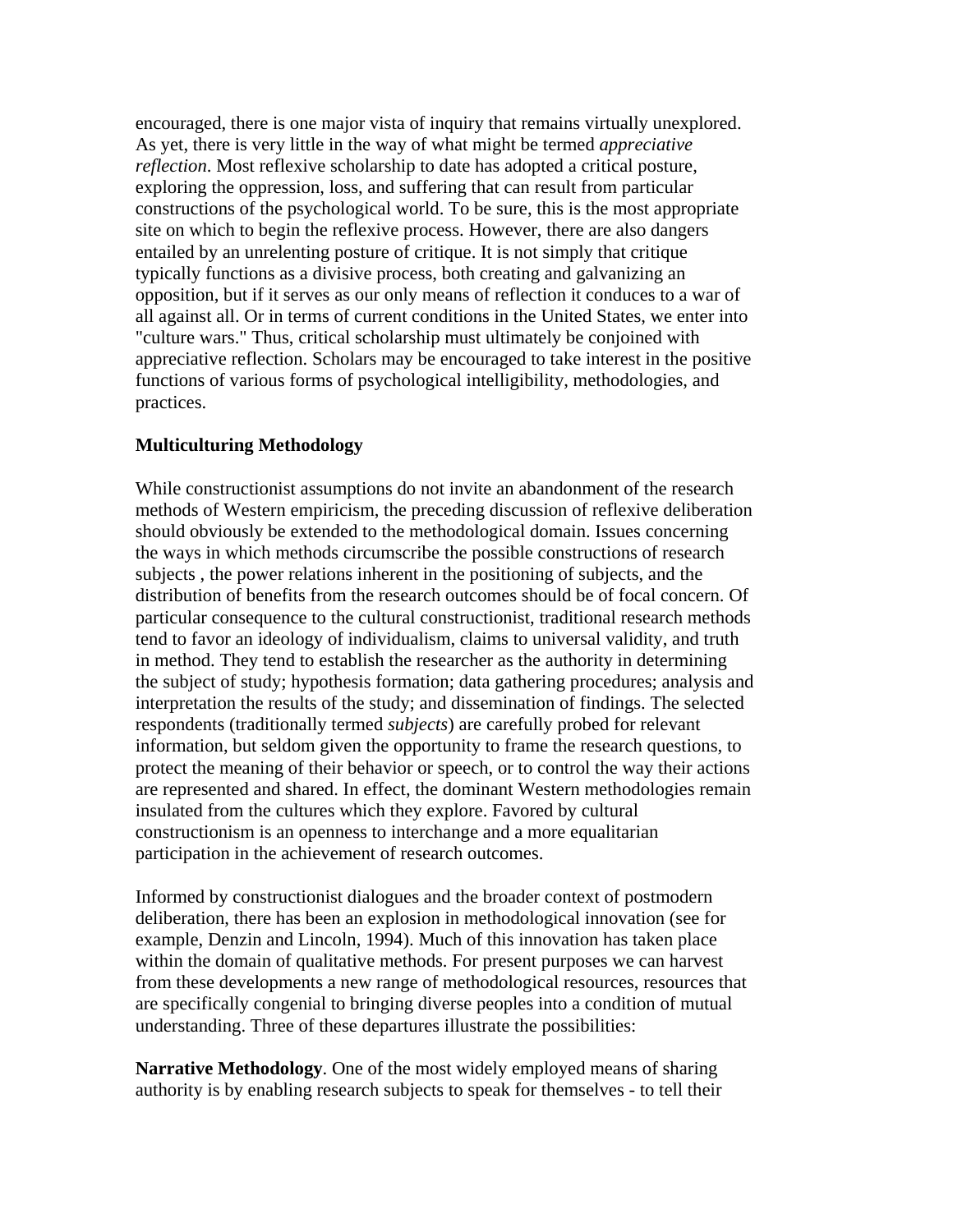own story. Narrative methodologies are now many and varied (see, for example, Josselson & Lieblich, 1993; 1994; Lieblich & Josselson, 1995; Sarbin & Scheibe, 1983; Sarbin, 1986). Some researchers will feature the single autobiography; others will interweave the voices of several participants, and still others may draw selective fragments of discourse to generate a more variegated theoretical tapestry. In her work on gender and popular autobiography, Mary Gergen (1992) not only draws extensively from autobiographies of men and women, but interweaves these accounts with the voices of relevant scholars. In these ways researchers can diminish their authority over what is the case, but simultaneously enable a more sophisticated, multi-textured, and sensitive rendering to be produced. In contrast to cross-cultural research on individualism-collectivism, for example, narrative methods would replace statistical comparisons of central tendencies with richly nuanced accounts of what various relationships mean to those in the culture, and how these may be differentially understood in differing times and places. Most likely, such research would also reveal complex variations within what might otherwise appear to be a homogeneous culture.

**Multivoiced Research**. The typical empirical study in psychology strives toward a singular truth. The researcher presumes that his/her contribution contributes to a progressive winnowing of the false from the true, leaving us in the end with the best approximations to what is the case. From a constructionist standpoint, however, all research issues from a particular cultural tradition, and singularity of truth is tantamount to totalitarianism. Thus, for the cultural constructionist there is a particular investment in methods that generate multiplicity as opposed to singularity. One of the most innovative and far-reaching examples of multivoiced methodology is contained in Patti Lather and Chris Smithies' volume, Troubling with Angels (1997). Here the investigators worked with a support group composed of women with the AIDS virus. The research report included the women's first hand accounts of their lives and what they wanted to share with the world about their conditions. Not wishing to obscure their own positions, the investigators devoted special sections of the book to their own experiences and understandings as members of the group. To compensate for the ways in which these various accounts were cut away from the discourses of medicine, economics, and the media, the authors supplemented the text with more formal academic and scientific materials. Finally, the entire volume was submitted to the participants for their comments before it went to press.

Narrative and multivocal approaches may also be integrated. In her research on child abuse, for example, Karen Fox (1996) combined her own views, with the stories of a survivor of child sexual abuse, and the views of the abuser himself. This latter voice almost totally absent from most accounts of child sexual abuse. The research employed extensive open-ended interviews, and participantobservation in which Fox attended a therapy session with the convicted sex offender. The published text is arranged in three columns representing the three voices. The flow of the text encourages the reader to consider the three different perspectives - separately and in relationship. All of the words were transcribed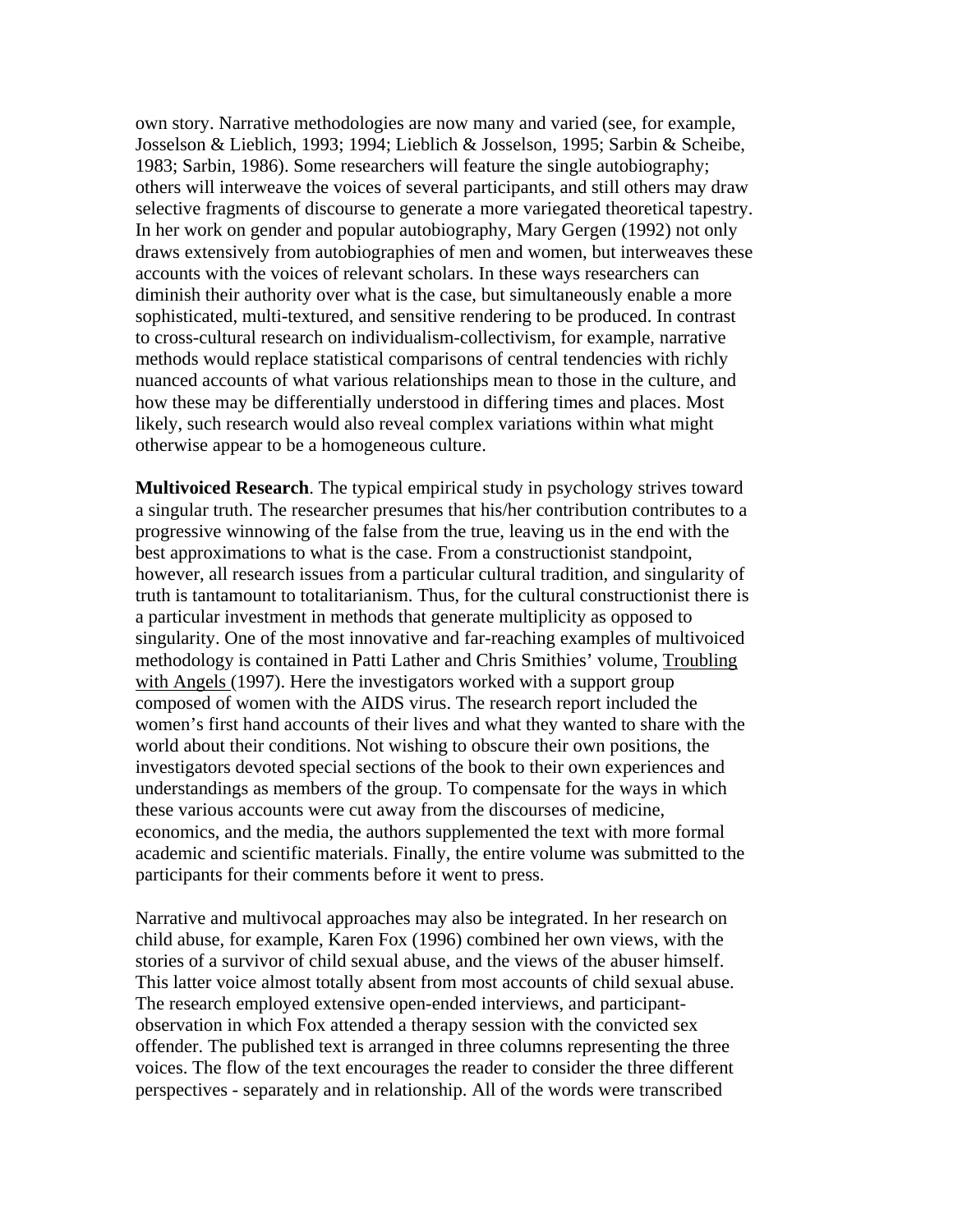from the speakers. Although the selection and arrangement was Fox's, each of the participants had the opportunity to read and comment on all of the materials. Ultimately the arrangement facilitated not only the exchange of memories, interpretations and insights, but also the expression of ambivalence, sorrow, rage, and affection.

**Collaborative Research.** Sensitivity to the influences of diverse cultural traditions includes an openness to alternative interpretations of the patterns under study. To assist in this effort new methodologies have emerged attempting to dismantle research hierarchies, and replace the traditional autonomy of the researcher (an invitation to cultural blindness) with more collaborative forms of inquiry. Perhaps the most visible form of collaborative research is that of *participatory action research* (Brydon-Miller, 1997; Reason, 1994). Here researchers typically respond to a community in need, and help them use various research tools to accomplish their goals. Political or social change is often a chief outcome. Yet, many variations in collaborative are possible. One culturally sensitive project was developed by Jim Scheurich, along with two students, Gerardo Lopez and Miguel Lopez. The focus was on the lives of Mexican American migrants. Together they created a collage of artifacts, images, music and sound, and text. In addition they created a script requiring the participation of a cast along with members of the audience. In this manner they essentially extended the collaborative process to the audience. Efforts were made to keep the door open to the easy flow of perceptions and conversations about the materials. The effort to organize them into a coherent, rhetorically forceful and singular "message" was absent. As Scheurich notes, "The originators make no assumptions about the nature of these experiences or their relationship to Mexican American migrant life" (quoted in Gergen & Gergen, in press). In effect, the research provided the audience with possibilities for a rich engagement with the issues, but left them free to interpret in different ways. Let us now move from considerations of methodology to theory and research from a cultural constructionist standpoint.

#### **Theory and Research as Cultural Capital**

If we view the outcomes of theory and research not as truth posits, but as discursive insinuations into cultural life, then we begin to ask new questions about the potentials of inquiry. Our concern shifts from issues of validity - whether the map fits the territory - to the challenge of useful intelligibility. How can the story I am telling with this particular theory or piece of research be used, by whom, and for what purposes? Let us suggest, in this case, that cultural enrichment might serve as the overarching criterion of inquiry. For example, it is said about cultural anthropology, there are only two possible stories: ethnographic research can tell us either that we differ from other people, or that that underneath the apparent differences we are all the same. There are both enriching and impoverishing outcomes attendant on both stories. The story of differences can act as a deterrent against dangerous tendencies to universalize the presumptions of one's home culture; yet, simultaneously it functions as an alienating device (exoticizing the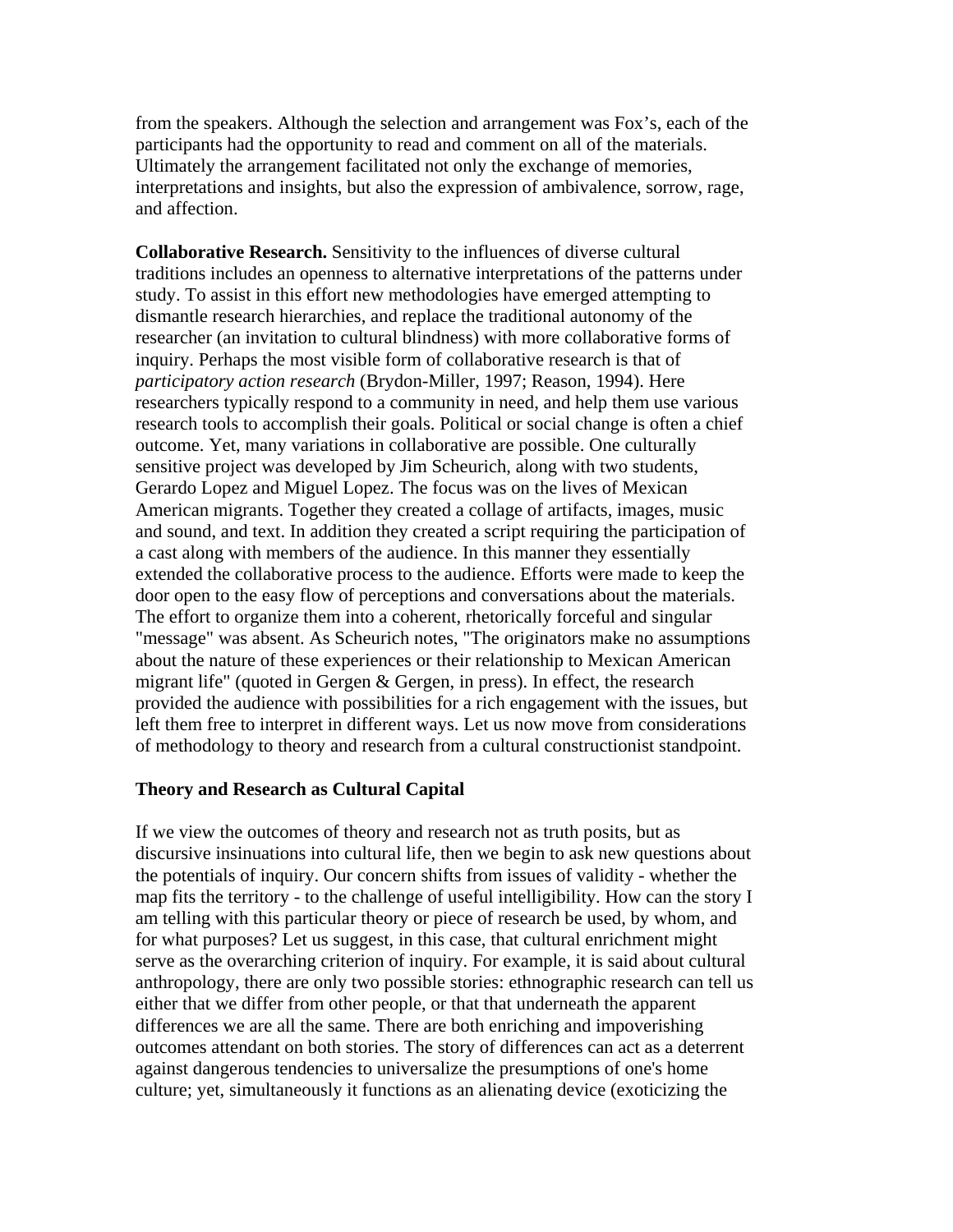other). The story of sameness functions in just the reverse: it overcomes tendencies toward alienation ("after all we are one"), but simultaneously arrogates the parochial to the level of the universal. A cultural constructionist psychology would abandon neither of these stories, but it would seek for alternatives of potentially greater promise.

The range of possibilities in this case cannot be specified in advance. However, let us consider three vistas that are particularly congenial to constructionist dialogues:

**Infusion of Intelligibilities.** Traditional research in both cross-cultural and cultural psychology tends to appropriate "the other" - making him or her intelligible in terms of the home culture. The other is described and analyzed in such a way that "we now understand." This goal of rendering intelligibility may be contrasted with one in which inquiry seeks to alter or expand the home intelligibility by virtue of incorporating or insinuating into it an anterior mode of understanding. The aim is not to place "the other" in a comfortable conceptual box, but to transform the very conceptual structure through which understanding occurs. Examples of such impregnation are plentiful in other domains, such as music, cooking and religious expression. For the cultural constructionist, the challenge is that of generating such infusions in terms of understandings of human functioning. Illustrative of the kind of scholarship championed here is the work of Anand Paranjpe (1988, 1998) and his colleagues, who have sought to integrate Asian and Indian theoretical ideas into Western psychology. Not only are similarities and differences explored, but demonstrated as well are means of expanding Western psychology through the addition of non-Western concepts.

Yet, there is more to the process of infusing intelligibilities. Psychologists, too, form a loosely knit culture - sharing ontologies, values, and certain forms of practice. And the constructionist emphasis on infusing intelligibilities applies no less to ourselves than to our writings on human functioning. In this respect, the second challenge is on the level of professional life itself: breaking through the borders of our own circumscribed domains of intelligibility. The slowly emerging dialogue between cultural psychology and cultural anthropology is a salutary beginning (see, for example, Stigler, Shweder, & Herdt, 1990). To carry out culturally sensitive inquiry in psychology without a grasp of symbolic anthropology, in particular, is essentially a form of academic solipsism. Yet, these are only first steps. Ultimately issues of culture cannot be separated from matters of institutional power, history, economics, political ideology, technology, the media, mass transportation, and more. Explorations of individual functioning can be expanded in every direction; everywhere infusion can be sought.

**Research Realization of Constructionist Premises.** As indicated above, cultural constructionism makes no necessary demands on either theory or research. The aim is not to suppress cultural traditions but to develop, share, and interpenetrate. However, the constructionist orientation to knowledge is itself fragile and potentially endangered as an intelligibility. One inviting mode of inquiry is thus to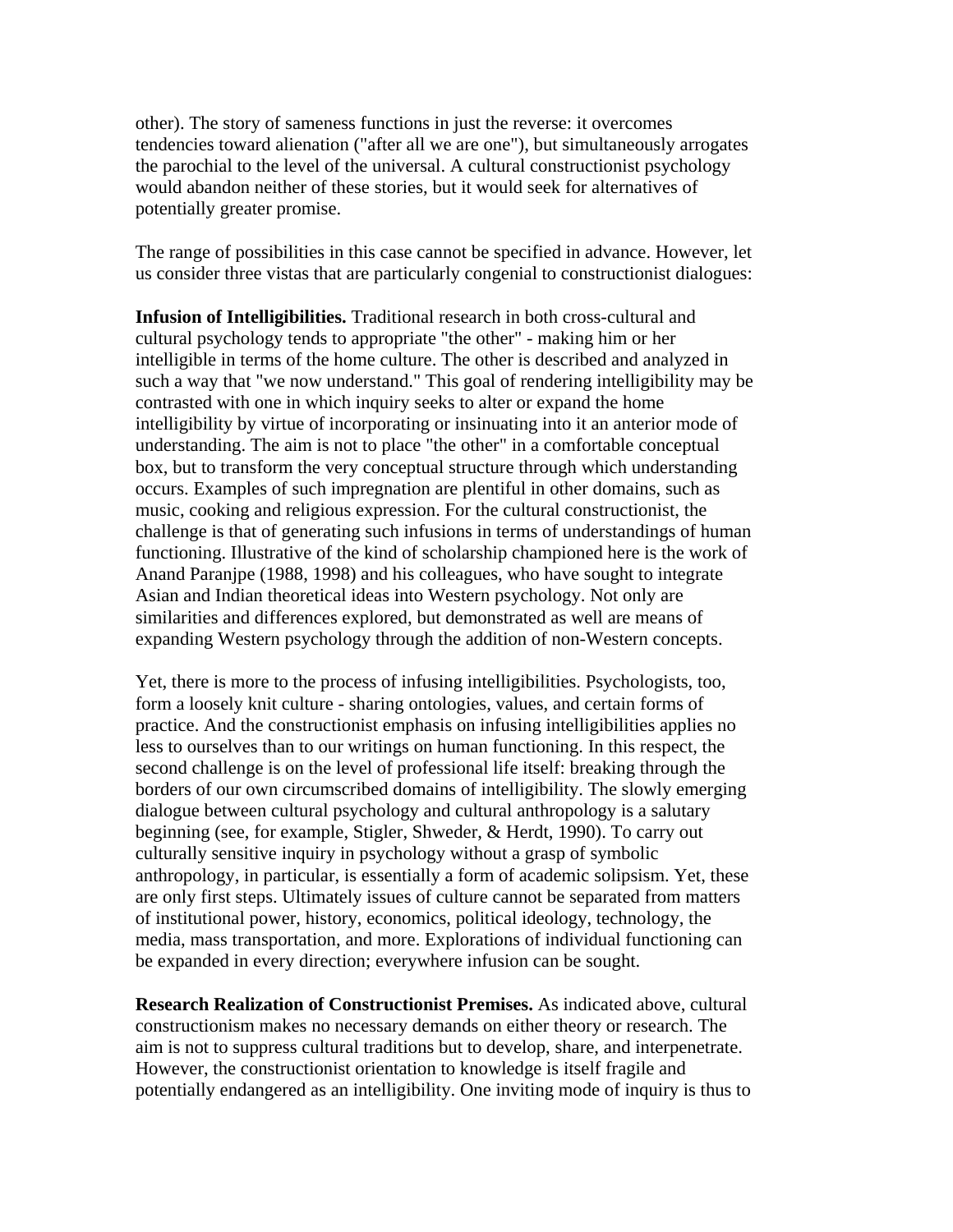employ constructionist metatheoretical premises as the theoretical basis of research. In the same way that a Piagetian researcher will "locate stages of cognitive development" within children, and a Vygotskian will "demonstrate learning within the ZPD," so it is possible for the cultural constructionist to make more palpable the "reality of social construction" through research into cultural life. A superlative instance of such realization is contained in Catherine Lutz's (1988) volume, Unnatural Emotions. Here Lutz demonstrates the culturally constructed character of the emotional vocabulary of the Ifaluk, thus undermining the universalist presumptions of the Western researcher. More importantly, Lutz shows how culturally constituted performances of emotion are linked to the broader societal understandings and institutions within Ifaluk culture. In effect, the work goes much further than universalist critique, by "demonstrating" in great detail the local creation of taken for granted categories and practices of emotion.

**Concept Construction: The Relational Self.** Traditional orientations to culture and psychology - guided by empiricist assumptions - have typically presumed the goal of illuminating the world as it is. Proper theory and research should reveal the nature of relations between culture and mental process. From a constructionist standpoint such "illuminations" will inevitably reflect a standpoint - a tradition of interpretation and action; further, they become themselves entries into cultural life. In this case a significant option for the cultural constructionist is that of generating new intelligibilities that may enrich the potentials of cultural life. For example, in this context there is little utility in expanding on theories of cognition, and locating their instantiations in multiple cultural settings. This is not because cognitive theory is untrue, but rather because such theories have prevailed in Western psychology for almost 30 years. For good or ill their value as cultural resources have already been largely realized. For the cultural constructionist there is much to be gained by generating new conceptual resources, views of human conduct that may offer new alternatives for cultural action.

While there is no principled end to such possibilities, a good illustration is furnished by dialogue now spreading across Western culture on replacing individualizing theories of mental process. Bearing strong echoes of Enlightenment thinking, contemporary psychology in the West is almost exclusively concerned with intra-psychological process; in effect, the discipline supports both a conception and ideology of what Sampson(1993) terms *the selfcontained individual*. Given the problematic implications of this view for multicultural relations, there is a strong impetus to develop an alternative, and particularly one which places the strong emphasis on relationship as opposed to individual minds. Vygotsky's work offers an excellent beginning to conceptions of relational being. However, theory and research now moves in more radical directions, locating such processes as thought, memory and emotion within processes of social interchange themselves (see K. Gergen's 1998 review).

#### **Conclusion**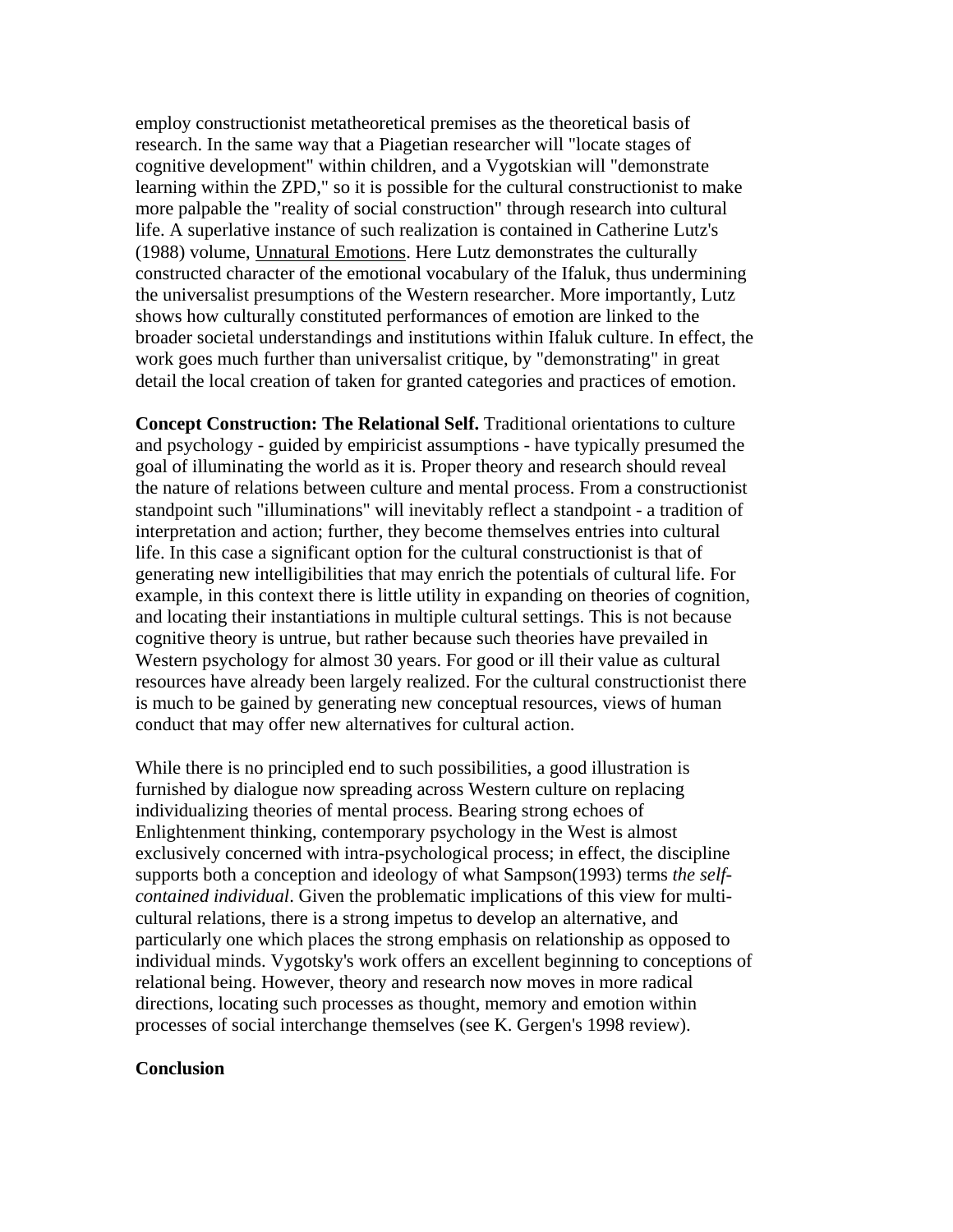The cultural constructionist practices outlined here are not intended as replacements for either crosss-cultural or cultural psychology endeavors. Rather, such practices function to augment and enrich the scope of inquiry and action. At the same time, the present account is not itself an authoritative pronouncement of possibilities. Rather, our attempt has been to generate the grounds for further dialogue. As we extend such dialogue outward, across the cultural divides, we shall increasingly learn about the potentials of cultural constructionist psychology. The future reality of the enterprise is lodged within relationship.

#### **References**

Berry, J. W., Poortinga, Y. H., Pandey, J., Dasen, P. R., Saraswathi, T. S., Segall, M. H., & Kagitcibasi, C. (Eds.). (1997). Handbook of crosscultural psychology (2nd ed., Vols. 1-3). Needham Heights, MA: Allyn & Bacon.

Bond, M. H. (1988). Finding universal dimensions of individual variation in multi-cultural studies of values: The Rokeach and Chinese Value Surveys. Journal of Personality and Social Psychology, 55, 1009-1015.

Bruner, J. ( 1990) Acts of meaning. Cambridge: Harvard University Press.

Clifford, J. & Marcus, G. E. (1986). Writing culture: The poetics and politics of ethnography. Berkeley: University of CA Press.

Clough, P. T. (1992). The end(s) of ethnography: From realism to social criticism. Thousand Oaks, CA: Sage.

Cole, M. (1996). Cultural psychology: A once and future discipline. Cambridge, MA: Harvard University Press.

Denzin, Norman & Lincoln, Yvonne S. (Eds.) (1994). Handbook of qualitative research. Thousand Oaks, CA: Sage.

Ekman, P. (Ed.) (1973). Darwin and facial expression. New York: Academic Press.

Ekman, P. & Friesen, W. V. (1986). A new pan-cultural facial expression of emotion. Motivation and Emotion, 10, 599-168.

Fabian, J. (1983). Time and the other: How anthropology makes its object. New York: Columbia University Press.

Fabian, J. (1991). Dilemmas of critical anthropology. In L. Nencel, & P. Pels, Eds.). Constructing knowledge: Authority and critique in social science. (pp. 180- 202). London, Thousand Oaks, CA: Sage.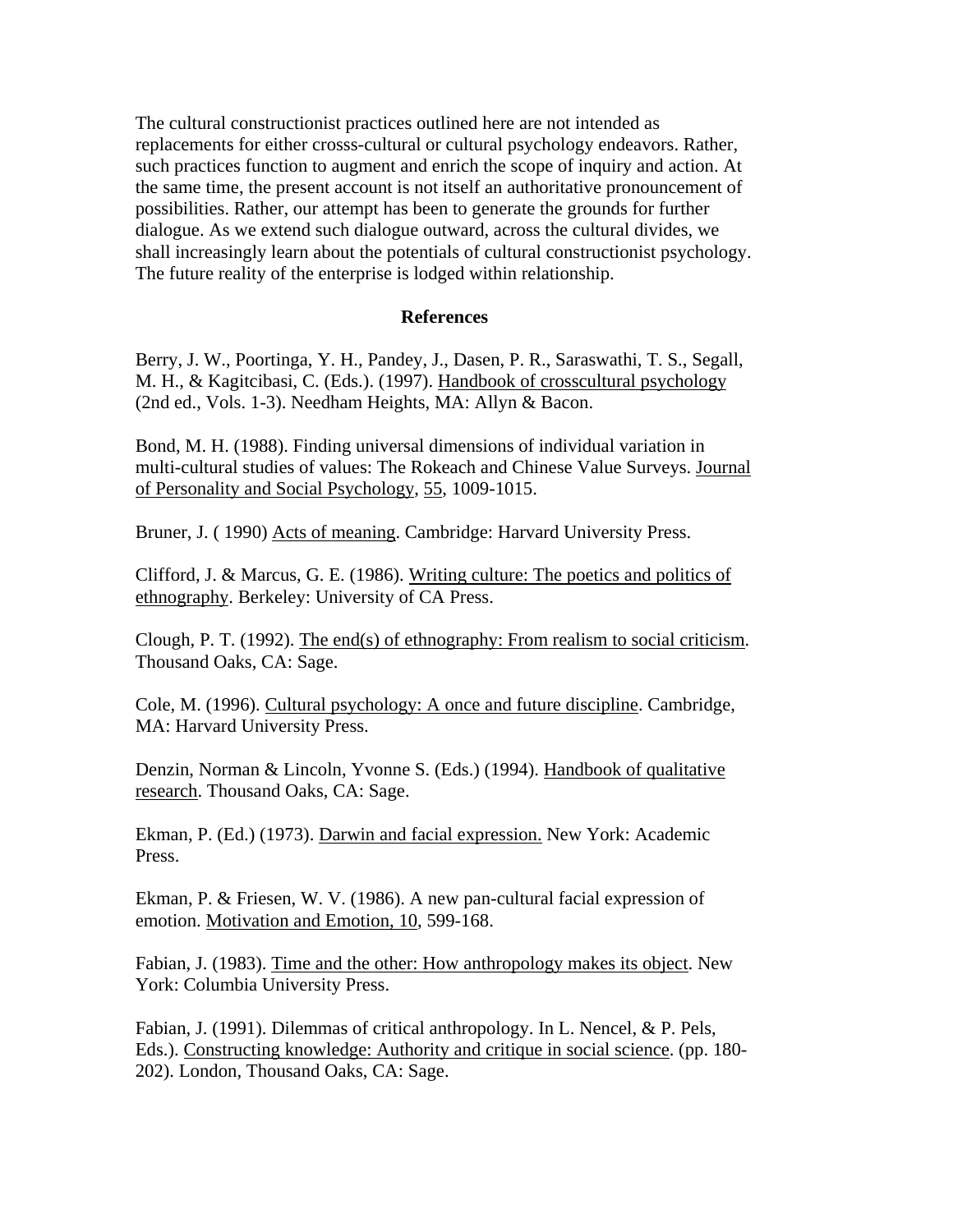Fine, Michelle, & Weis, Lois (1996). Writing the 'wrongs' of fieldwork: Confronting our own research/writing dilemmas in urban ethnographies. Qualitative Inquiry, 2, 251-274.

Gergen, K.J. (1994) Realities and relationships. Cambridge: Harvard University Press.

Gergen, K.J. (1998) The place of the psyche in a constructed world. Theory and Psychology,

Gergen, K.J., Gulerce, A., Lock, A. and Misra. G. (1996) Psychological science in cultural context. American Psychologist. 51, 496-503.

Gergen, Mary M. (1992). Life stories: Pieces of a dream. In G. Rosenwald & R.Ochberg (Eds.). Storied Lives . (pp. 127-144). New Haven: Yale University Press.

Gergen, M. M. & Gergen, K. J. (In press). Qualitative methods: Tensions and transformations. In N. Denzin & Y. Lincoln (Eds.). Handbook of qualitative methods (2nd Edition). Thousand Oaks, CA: Sage.

Hermans, H.J. M., Kempen, H. J. G. (1998). Moving cultures: The perilous problems of cultural dichotomies in a globalizing society. American Psychologist, 53, 1111-1120.

Kitayama, S., Markus, H. R. (1997). Construal of the self as cultural frame: Implications for internationalizing psychology. In J. D'Arms, R. G. Hastie, S.E. Hoelscher, & H. K. Jacobson (Eds.). <u>Becoming more international and global:</u> Challenges for American higher education. Ann Arbor: University of Michigan Press.

Lather, Patti & Chris Smithies (1997). Troubling with angels: Women living with HIV and Aids. Boulder, CO: Westview Press.

Lonner, W. J. (1989). The introductory psychology text and cross-cultural psychology: Beyond Ekman, Whorf, and biased I.Q. tests. In D. Keats, D.R. Munro & L. Mann (Eds.), Heterogeneity in cross-cultural psychology. (pp. 4-22). Lisse, The Netherlands: Swets & Zeitlinger.

Lutz, C. (1988). Unnatural emotions. Chicago: University of Chicago Press.

Lykes, M. B. (1996). Meaning making in a context of genocide and silencing. In M. B. Lykes, A. Banuazizi, R. Liem, & M. Morris (Eds.), Myths about the powerless: Contesting social inequalities (pp.159-178). Philadelphia: Temple University Press.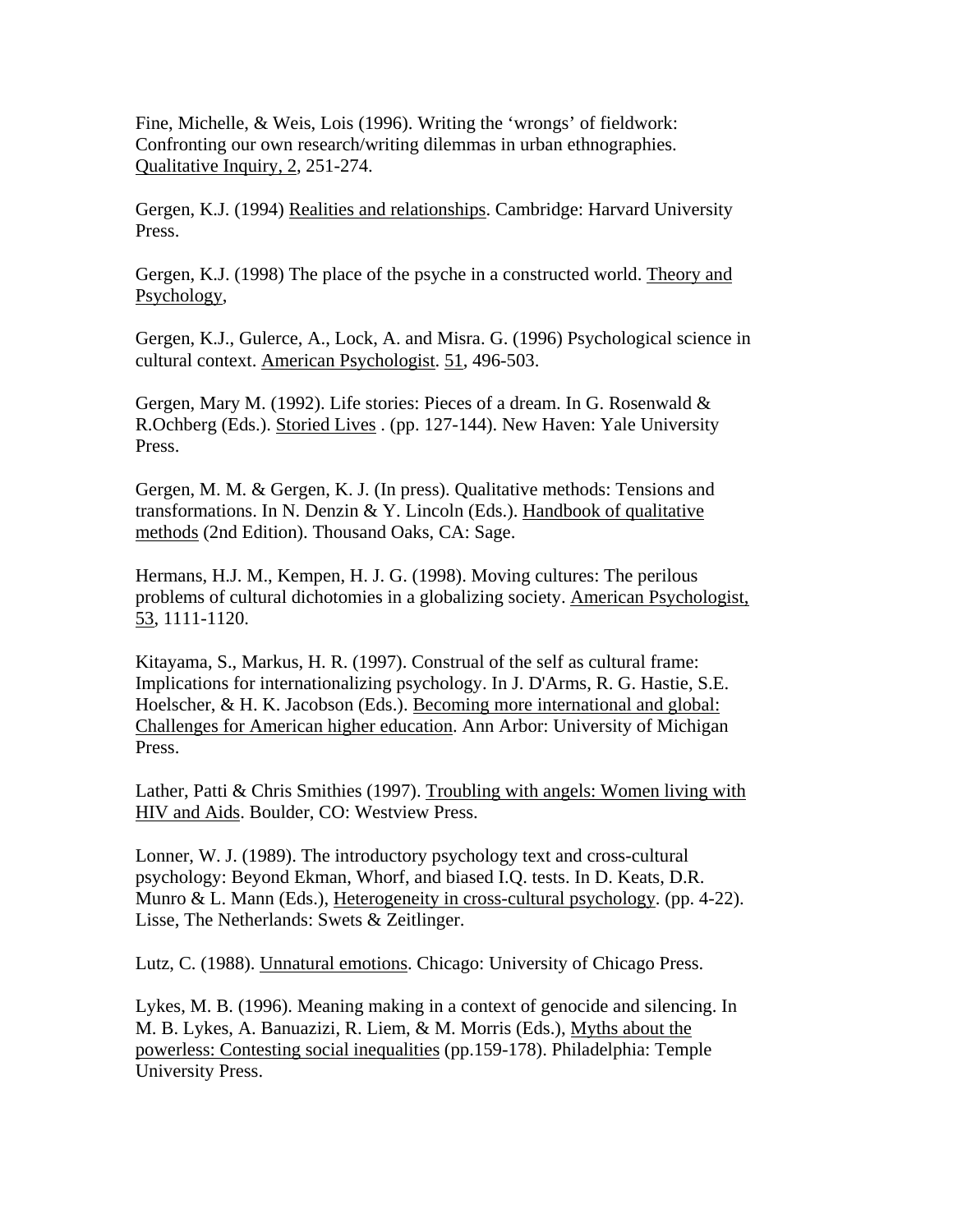Marcus, G. & Fischer, M. (Eds.). (1986). Anthropology as cultural critique: An experimental moment in the human sciences. Chicago: University of Chicago Press.

Mohanty, C. T., Russo, A., & Torres, L. (1991). Third world women and the politics of feminism. Bloomington, IN: Indiana University Press.

Paranjpe, A.C. (1998) Self and identity in modern psychology and Indian thought. New Nork: Plenum.

Paranjpe, A.C. , Ho, D.Y.F. and Rieber, R.W. (Eds.) (1988) Asian contributions to psychology. New York: Greenwood.

Prakash, G. (1995). Postcolonial criticism and Indian historiography. In L. Nicholson & S. Seidman (Eds.). Social postmodernism: Beyond identity politics. (pp.87-100). New York: Cambridge University Press.

Rogler, L. H. (in press). Methodological sources of cultural insensitivity in mental health. American Psychologist.

Sampson, E.E. (1993) . Celebrating the other: A dialogic account of human nature. Boulder, CO: Westview Press.

Said, E. (1979). Orientalism. New York: Random House.

Shweder, R. A. (1990). Cultural psychology: What is it? In J. E. Stigler, R. A. Shweder, R. A. , & G. Herdt, (Eds.) Cultural psychology: Essays on comparative human development. (1-43). New York: Cambridge University Press.

Spivak, G. C. (1985). Three women's texts and a critique of imperialism. Critical Inquiry, 12, 243-261.

Stigler, J.E., Shweder, R. A. , & Herdt, G. (Eds.) (1990). Cultural psychology: Essays on comparative human development. New York: Cambridge University Press.

Triandis, H. C. (1994). Culture and social behavior. New York: McGraw-Hill.

Triandis, H. C., McCusker, C., Betancourt, H., Iwao, S., Leung,K., Salazar, J. M., Setiadi, B., Sinha, J. B. P., Touzard, H., & Zalenski, Z. (1993). An etic-emic analysis of individualism and collectivism. Journal of Cross-Cultural Psychology, 24, 366-383.

Vygotsky, L. (1978). Mind in society. Cambridge, MA: Harvard University Press.

Williams, J.E. (1993). Young adults' views of aging: A nineteen nation study. In